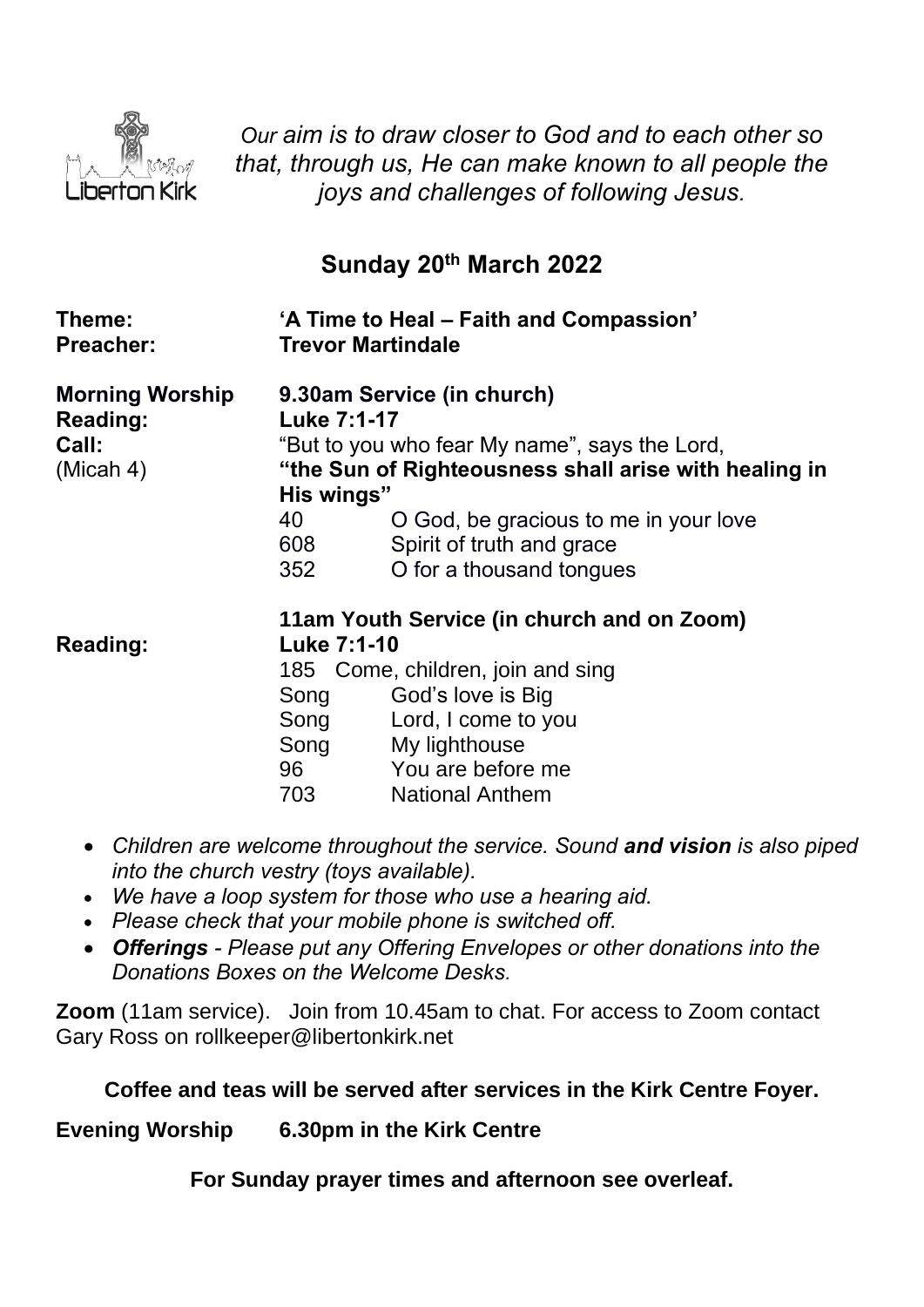## **WEEKLY DIARY**

# **TODAY**<br>10.20am

**Monday 21st March**

**6.30pm Kirk Centre Evening Worship**

Elders' Room Sunday Morning Prayer Time After 11am Service **Cross at East Door** Prayer Team Ministry **3pm Anderson Hall Special Communion**

9am-2pm Foyer Fore Kirkgate Café 7pm Anderson Hall Guild – AGM followed by a film of the Liberton Area in the 1970s

## **Tuesday 22nd March**

**7.30am – 7.30pm Upper Room Time (see below)** 9am-2pm, 5.15-8pm Foyer Form Kirkgate Café

**Wednesday 23rd March** 9am-2pm, 6-8pm Foyer Form Kirkgate Café

**Thursday 24th March** 2pm Anderson Hall Senior Citizens 7pm Zoom Alpha Course

Foyer Kirkgate Café

**Saturday 26th March** 4-6pm All Halls Messy Church

**Sunday 27<sup>th</sup> March** (N.B. clocks go forward one hour this morning) **Morning Worship at 9.30am short Service in the church 11am Service in the church and on Zoom. (with Sunday Clubs, and Crèche in Ewen Pavilion)** Theme: A time to heal – John the Baptist Preacher: John Young

## **Upper Room Time (Tuesday 7.30am – 7.30pm)**

A quiet place for anyone who wants to spend some time with God. Includes the following times together: Morning Prayers 8am - 8.30am, Midday Prayers 12.00 noon-12.30pm, Evening Prayers 7.00pm - 7.15pm.

**Prayer Requests** - can be sent to either John (see page 4) or Lindsay at [nicolyoung3@gmail.com](mailto:nicolyoung3@gmail.com) who will pass details on to the rest of the prayer team.

**Prayer Wall -** on the Kirk website under the Prayer section. Each prayer is monitored before it is made public. Please ask for follow-up or to keep it private if you so wish.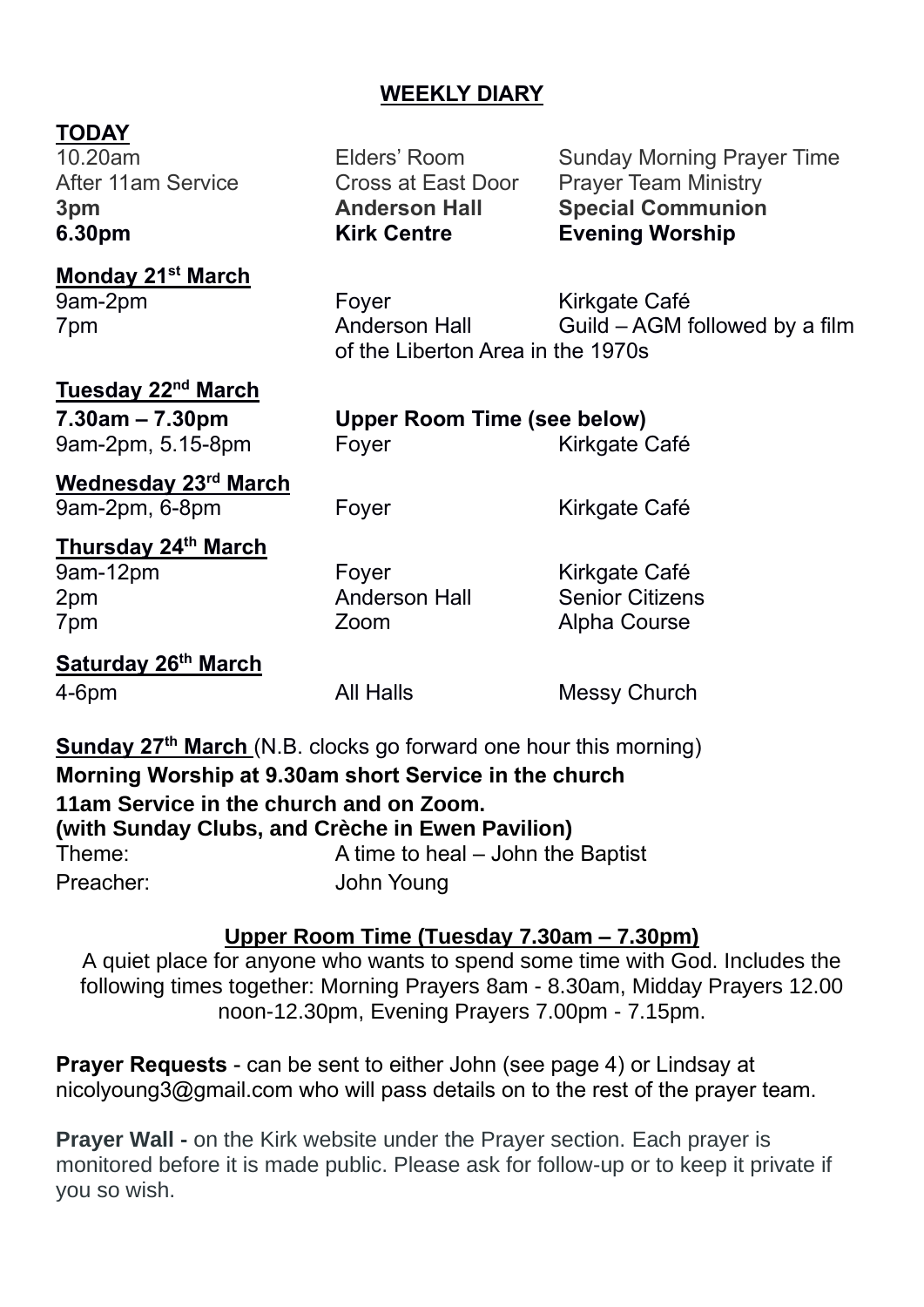## **NOTICES**

**March Magazines** available from Welcome Desks, Offering House or Kirk Centre Entrance, or online.

**The Word for Today –** in the Offering House. Romans 8:31-35, 37-39, with thoughts and prayers. Also on the website.

**Messy Church for Easter –** Saturday 26<sup>th</sup> March 4-6pm. Flyers available from the Welcome Desks.

**The Parish Easter Cards** will be available on Sunday 27th March for distribution round the parish. If you are able to help with the bundling of these cards on **THURSDAY** 24<sup>th</sup> March from 10 a.m. in the Elders Room please contact Mary Davidson (664 6789).

**Safe Families** - Information Night Monday 28th March, 8-8.45pm on Zoom. New volunteer training, Saturday 23rd April 9.15am-4.30pm in person. For more information contact [scotland@safefamilies.uk](mailto:scotland@safefamilies.uk)

**Palm Sunday** 10<sup>th</sup> April, 7pm at The Faith Mission, Gilmerton Road. Speaker Sarah Johnson from Edinburgh City Mission.

**Passover Meal, Monday 11<sup>th</sup> April – this year the SEECAT Passover Meal is in** Liberton Kirk Centre at 7pm, but places are limited, as always. Tickets costing £5 each are available from Ruth Davies, tel: 664 3608 or email [r.davies335@btinternet.com](mailto:r.davies335@btinternet.com)

#### **Support Ukraine** - **Christian Aid via link**

<https://www.christianaid.org.uk/appeals/emergencies/ukraine-crisis-appeal> Donations of goods for Ukrainian refugees. The charity Barnabas Fund, which supports the persecuted church, is organising collections of food, blankets and clothing to be sent out to Ukraine from the UK. Tron Moredun Kirk is a local collection point for this. To find out more visit [www.barnabasfund.org/uk](http://www.barnabasfund.org/uk) 

**South East Edinburgh Food Banks –** Donations can be left in the Offering House or with the Lambs, 36 Liberton Drive (box outside garage if out). Special arrangements can be made - phone 01316643059, or email [david@dlamb.co.uk](mailto:david@dlamb.co.uk)  Requested items are: Tins - meat/fruit/veg/tuna, packet soup and UHT milk.

**Milk Bottle Tops -** please leave in marked box in the Offering House.

**Church of Scotland Stamp Appeal –** donations of used stamps or stamp collections can be left in the box in the Kirk Centre Foyer. Alternatively contact David Lamb 0131 664 3059 or email [david@dlamb.co.uk](mailto:david@dlamb.co.uk)